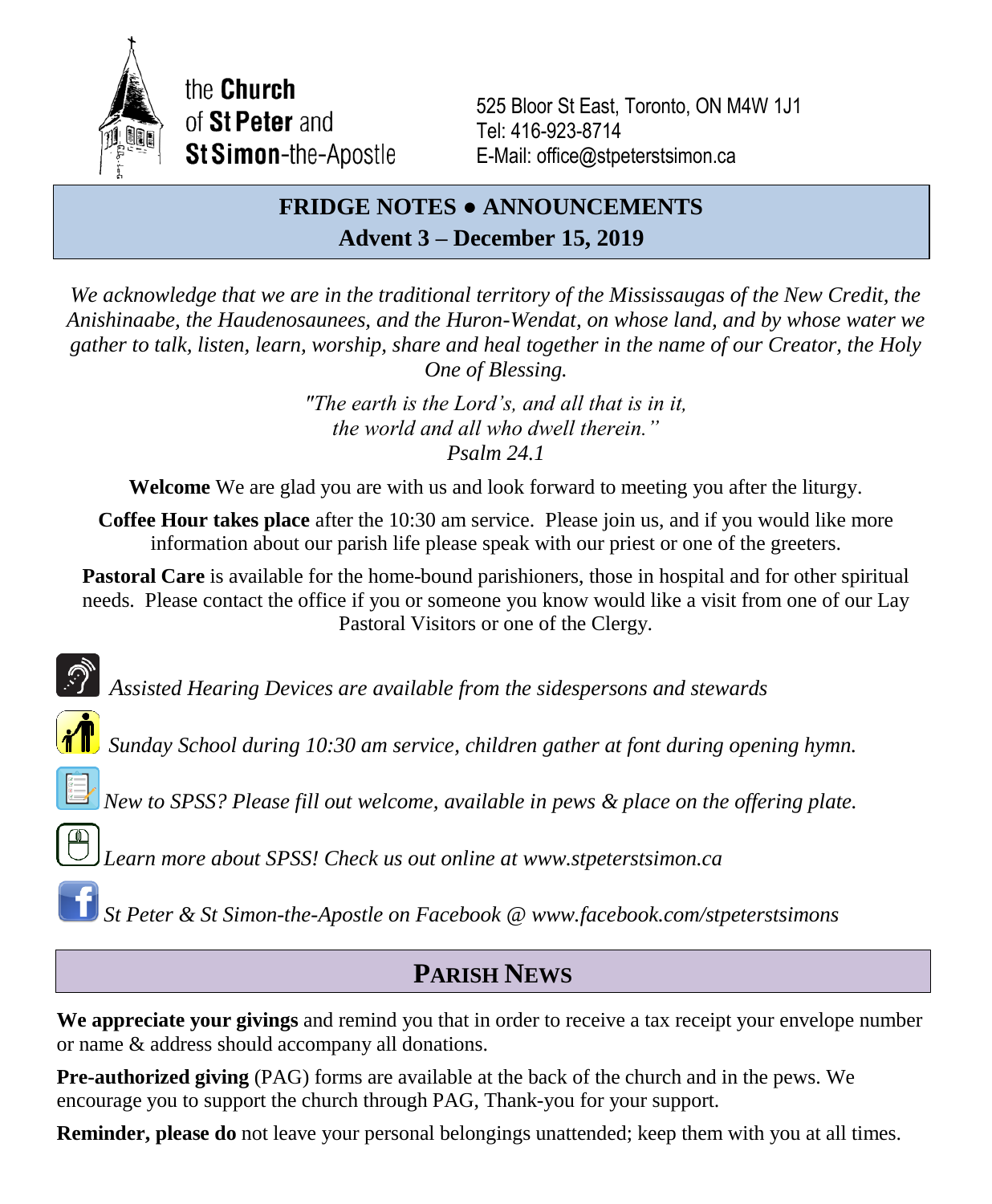## **PARISH NEWS CONTINUED…**

**Parish Records** Please help us to keep our Parish Records up to date by ensuring that the office has your current information (e-mail, address, phone number) on file, Thank-you.

**Fridge Notes** Please note that when placing an announcement in Fridge Notes, the weekly cut-off time is Wednesday at noon, Thank-you.

## **FOR SALE…CHURCH PEWS**

We have three church pews for sale; they date from 1952 when the chapel was consecrated as a World War 2 memorial chapel. The pews are solid oak, measuring just over 7 ft. in length (86 inches to be exact). We are asking \$500 for each; delivery isn't available. If you are interested, please contact Darleen in the Church Office at 416-923-8714.

## **CHRISTMAS FLOWERS**

If you would like to make a donation towards flowers for Christmas, please use the envelopes found at the back of the Church. Include the particular memorial and/or thanksgiving you would like acknowledged. Deadline for a memorial and/or thanksgiving is 12:00 pm Wednesday, December  $18<sup>th</sup>$ , 2019. Please contact Marie Samuels-Isaac for further information.

## **WORD FROM THE RECTOR**

Today, the litany we are using at the Prayers of the People is the ancient "O Antiphons" of Advent. Dating back to the 8<sup>th</sup> century, they were traditionally sung before and after the Magnificat at Vespers on the seven days preceding Christmas Eve, i.e. from 17 to 23 December. The name is derived from their initial 'O'…O Sapientia (O Wisdom), 'O Adonai' (O Lord), 'O Radix Jesse' (O Branch of Jesse), 'O Clavis David' (O Key of David), 'O Oriens' (O Morning Star), 'O Rex Gentium' (O King of the Nations) and 'O Emmanuel". These beautiful antiphons express the longing for the coming of a Saviour. They are addressed to God, calling him to come as teacher and deliverer, with a tapestry of scriptural titles and pictures that anticipate and describe the saving work of Christ. The English use of the antiphons goes back to the Sarum Rite (Salisbury) where they began on December 16. This was adopted by Archbishop Thomas Cranmer for the calendar of the BCP. You will notice they also are the source of the hymn "O Come, O Come Emmanuel".

Geoffrey+

## **ST SIMON'S SHELTER CHRISTMAS DAY DINNER**

Volunteers are needed and welcome to help with the Shelter Christmas dinner that is happening in the Parish Hall on Christmas Day. The dinner is being served at 4:00 pm.

## **CHRISTMAS CAKES - \$15 PER BOX**

We have a few remaining Christmas cakes from the Bake sale/Christmas cake and sherry evening. If you would like to purchase one, please speak to Sheila Thomas, Fran Brown or Paul Faulkner.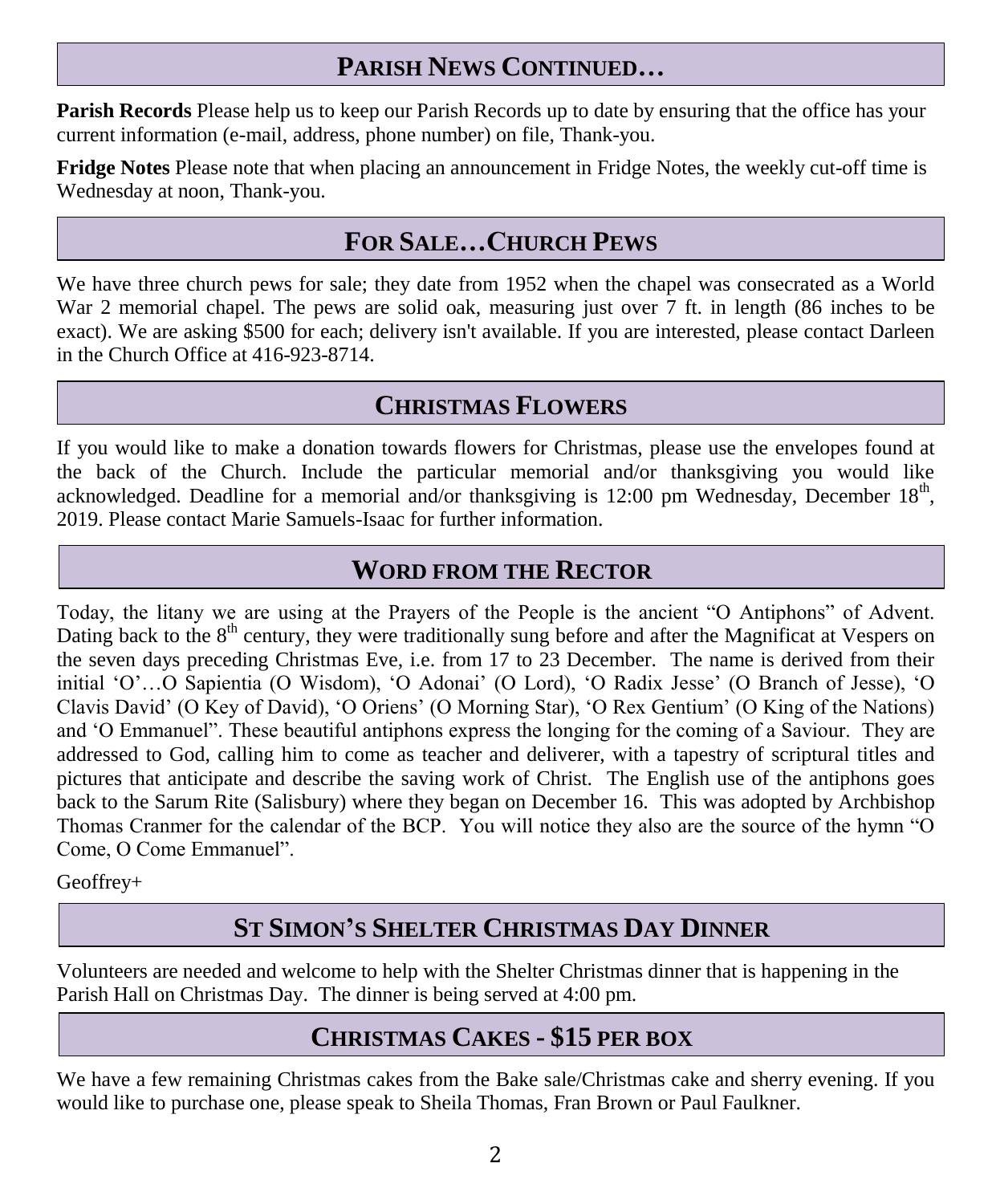## **JOIN US FOR WORSHIP**

**Sunday 8:30 am** – Holy Eucharist **10:30 am** – Choral Service 1<sup>st</sup> Sunday – Choral Eucharist (Traditional), 2<sup>nd</sup> Sunday – Choral Matins, **3 rd Sunday** – Choral Eucharist (Traditional), **4 th Sunday** – Choral Eucharist (Contemporary) **5 th Sunday and Evensong** – As Announced **Wednesdays 11:00 am –** Holy Eucharist with Anointing **Last Tuesday of the Month** – Candlelight Evening Prayer

### **OUR ADVENT & CHRISTMAS SERVICES**



## **THIS WEEK AT ST PETER AND ST SIMONS**

#### **Monday, December 16th**

- 8:30 am Gerrard Resource Center/Daycare (Garden Room F)
- 9:00 am All Saints, Sherbourne (Macklem Hall)
- 2:45 pm Homework Club (Class Room)
- 4:00 pm Yoga (Sitting Room)

### **Tuesday, December 17th**

- 8:30 am Gerrard Resource Center/Daycare (Garden Room F)
- 2:45 pm Homework Club (Class Room)